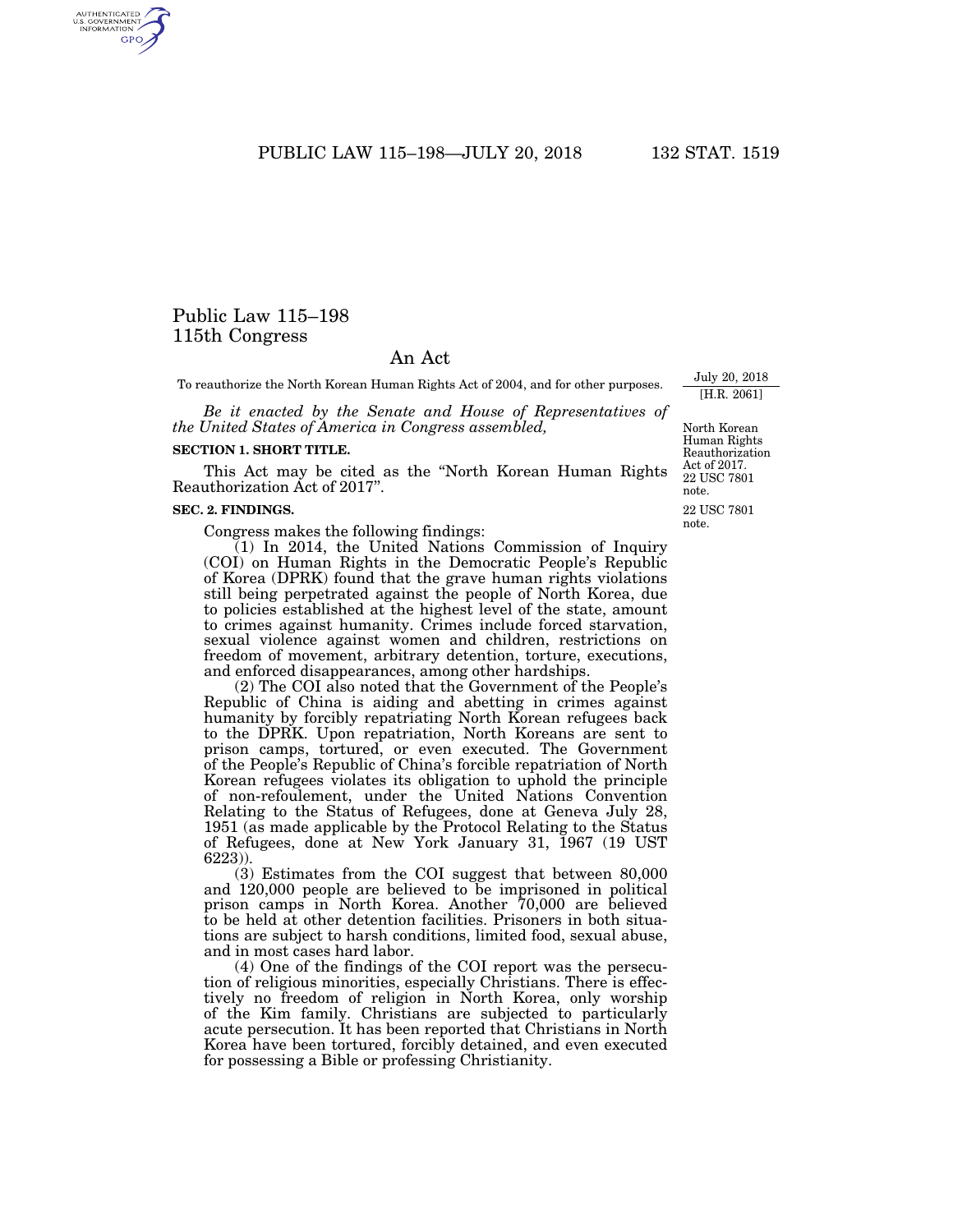(5) North Korea profits from its human rights abuses. A 2014 report from the Asian Institute for Policy Studies suggests that there are nearly 50,000 North Korean workers forced to labor overseas, sometimes without compensation, and for as much as 20 hours at a time. Workers that received compensation were not to be paid more than \$150 per month, which is between 10 to 20 percent of the value of the labor they performed. Based on this report, the regime may profit as much as \$360,000,000 annually from just 50,000 laborers.

(6) On July 6, 2016, the United States imposed sanctions on North Korean leader Kim Jong Un and other senior North Korean officials for human rights violations as required by the North Korea Sanctions and Policy Enhancement Act of 2016 (Public Law 114–122). This was the first time that the United States had designated North Korean officials for human rights abuses.

(7) The North Korea Sanctions and Policy Enhancement Act of 2016 (Public Law 114–122) requires the President to impose mandatory penalties under United States law on any person that ''knowingly engages in, is responsible for, or facilitates serious human rights abuses by the Government of North Korea''.

(8) Although the United States Refugee Admissions Program remains the largest in the world by far, the United States has only resettled 212 refugees from North Korea since the date of the enactment of the North Korea Human Rights Act of 2004 (Public Law 108–333).

## **SEC. 3. SENSE OF CONGRESS.**

It is the sense of Congress that—

(1) the United States Government should continue to make it a priority to improve information access in North Korea by exploring the use of new and emerging technologies and expanding nongovernmental radio broadcasting to North Korea, including news and information;

(2) the United Nations has a significant role to play in promoting and improving human rights in North Korea and should press for access for the Special Rapporteur on the situation of human rights in North Korea as well as the United Nations High Commissioner for Human Rights;

(3) because North Koreans fleeing into China face a wellfounded fear of persecution upon their forcible repatriation, the United States should urge China to—

(A) immediately halt the forcible repatriation of North Koreans;

(B) allow the United Nations High Commissioner for Refugees unimpeded access to North Koreans inside China to determine whether such North Koreans require protection as refugees;

(C) fulfill its obligations under the 1951 United Nations Convention Relating to the Status of Refugees, the 1967 Protocol Relating to the Status of Refugees, and the Agreement on the Upgrading of the UNHCR Mission in the People's Republic of China to UNHCR Branch Office in the People's Republic of China (signed December 1, 1995);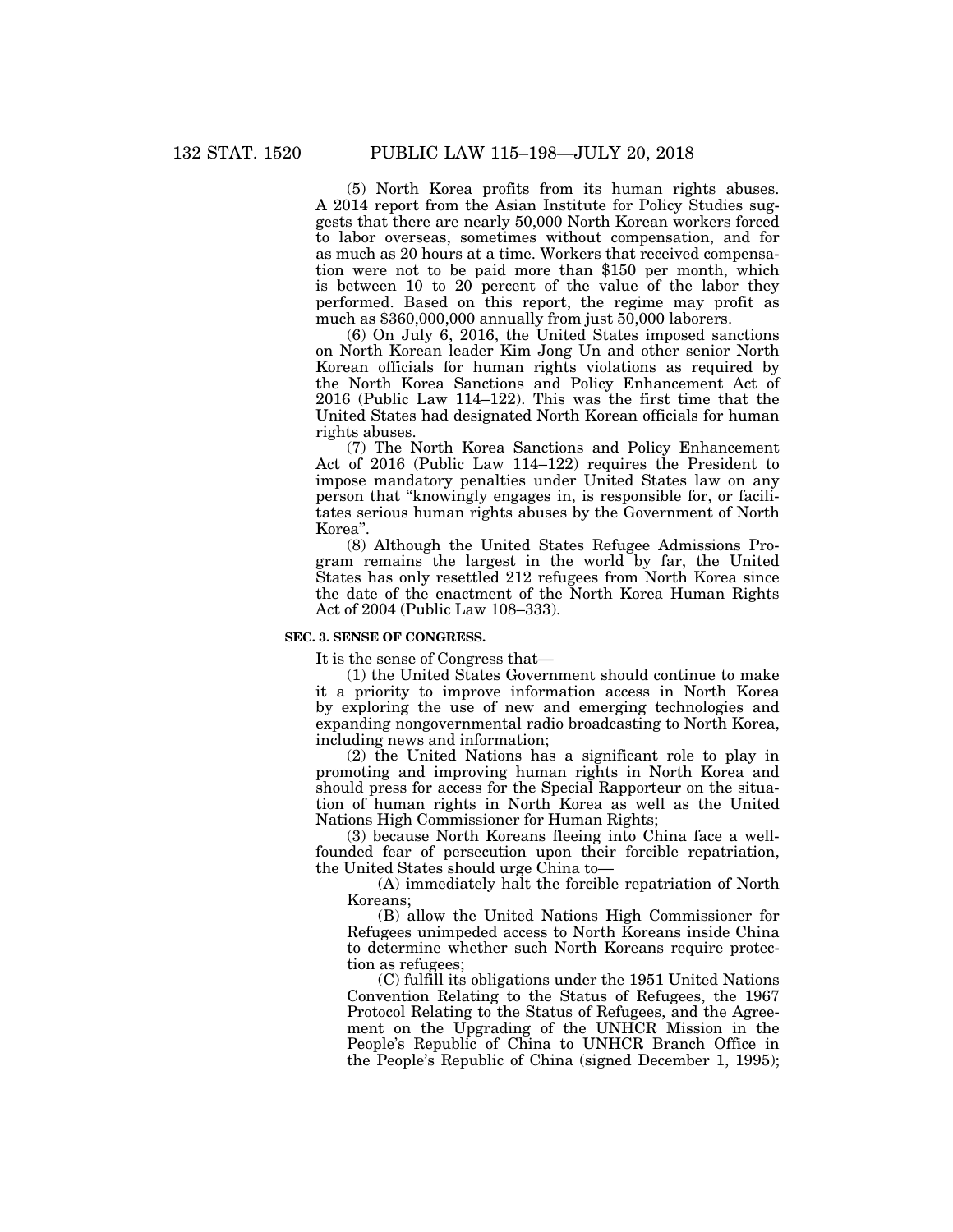(D) address the concerns of the United Nations Committee against Torture by incorporating the principle of non-refoulement into Chinese domestic legislation; and

(E) recognize the legal status of North Korean women who marry or have children with Chinese citizens, and ensure that all such children are granted resident status and access to education and other public services in accordance with Chinese law and international standards;

(4) the President should continue to designate all individuals found to have committed violations described in section 104(a) of the North Korea Sanctions and Policy Enhancement Act of 2016 (22 U.S.C. 2914(a)), regarding complicity in censorship and human right abuses;

(5) the United States currently blocks United States passports from being used to travel to North Korea without a special validation from the Department of State, and the Department of State should continue to take steps to increase public awareness about the risks and dangers of travel by United States citizens to North Korea;

(6) the United States should continue to seek cooperation from all foreign governments to allow the United Nations High Commissioner for Refugees (UNHCR) access to process North Korean refugees overseas for resettlement and to allow United States officials access to process refugees for resettlement in the United States (if that is the destination country of the refugees' choosing); and

(7) the Secretary of State, through diplomacy by senior officials, including United States ambassadors to Asia-Pacific countries, and in close cooperation with South Korea, should make every effort to promote the protection of North Korean refugees and defectors.

## **SEC. 4. RADIO BROADCASTING TO NORTH KOREA.**

Section 103(a) of the North Korean Human Rights Act of 2004 (22 U.S.C. 7813(a)) is amended—

(1) by striking ''that the United States should facilitate'' and inserting the following: ''that the United States should— ''(1) facilitate'';

(2) in paragraph (1), as redesignated by paragraph (1) of this section—

(A) by striking ''radio broadcasting'' and inserting ''broadcasting, including news rebroadcasting,''; and

(B) by striking ''increase broadcasts'' and inserting "increase such broadcasts, including news rebroadcasts,"; and

(C) by striking ''Voice of America.'' and inserting the following: ''Voice of America; and''; and

(3) by adding at the end the following:

 $\cdot$ (2) expand funding for nongovernmental organization broadcasting efforts, prioritizing organizations that engage North Korean defectors in programming and broadcast services.''.

## **SEC. 5. ACTIONS TO PROMOTE FREEDOM OF INFORMATION.**

Section 104(a) of the North Korean Human Rights Act of 2004  $(22 \text{ U.S.C. } 7814(a))$  is amended—

(1) by striking ''The President'' and inserting the following:  $\cdot$ (1) IN GENERAL.—The President";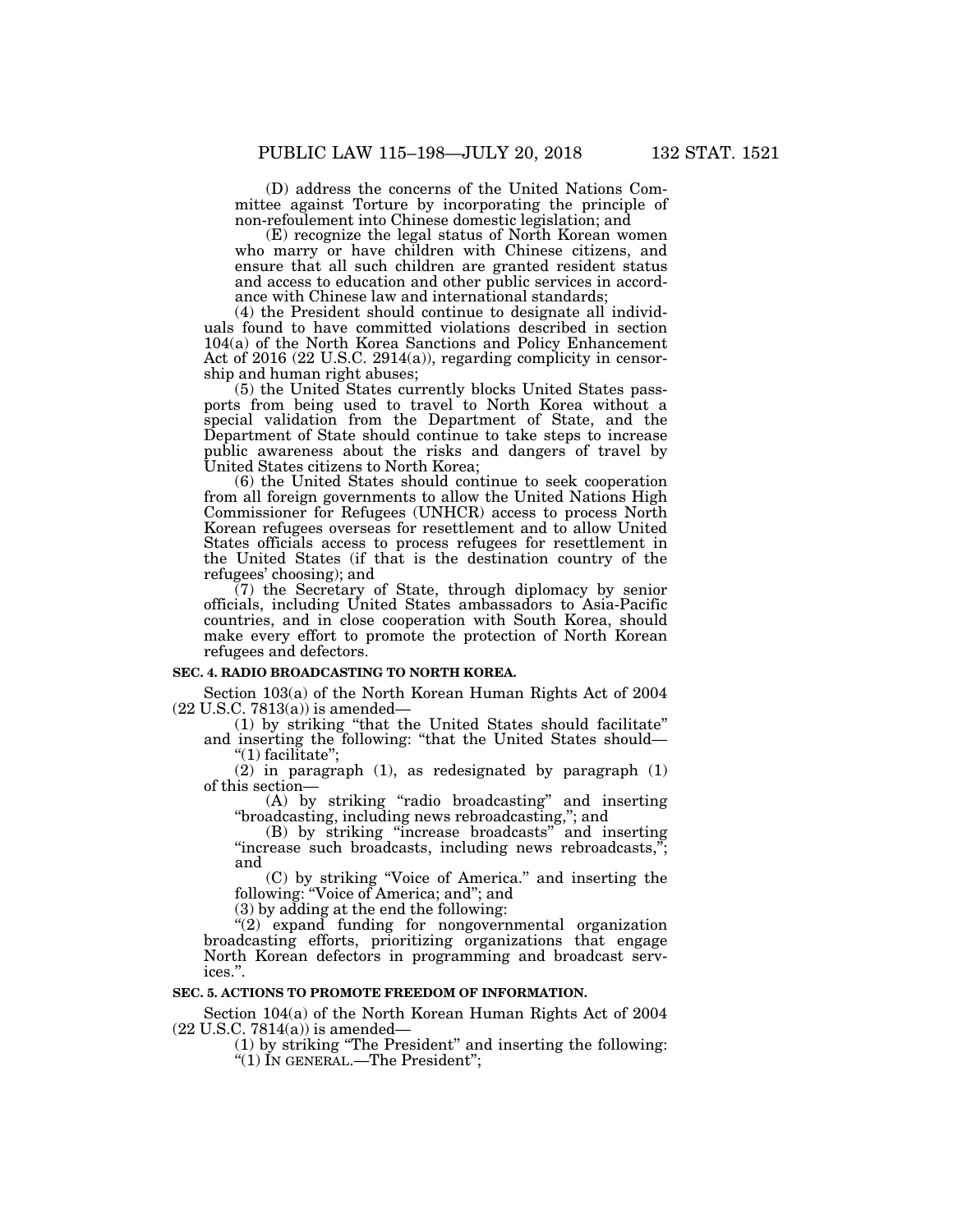(2) by inserting '', USB drives, micro SD cards, audio players, video players, cell phones, wi-fi, wireless internet, web pages, internet, wireless telecommunications, and other electronic media that shares information'' before the period at the end; and

(3) by adding at the end the following:

"(2) DISTRIBUTION.—In accordance with the sense of Congress described in section 103, the President, acting through the Secretary of State, is authorized to distribute or provide grants to distribute information receiving devices, electronically readable devices, and other informational sources into North Korea, including devices and informational sources specified in paragraph (1). To carry out this paragraph, the President is authorized to issue regulations to facilitate the free-flow of information into North Korea.

''(3) RESEARCH AND DEVELOPMENT GRANT PROGRAM.—In accordance with the authorization described in paragraphs (1) and (2) to increase the availability and distribution of sources of information inside North Korea, the President, acting through the Secretary of State, is authorized to establish a grant program to make grants to eligible entities to develop or distribute (or both) new products or methods to allow North Koreans easier access to outside information. Such program may involve public-private partnerships.

''(4) CULTURE.—In accordance with the sense of Congress described in section 103, the Broadcasting Board of Governors may broadcast American, Korean, Chinese, and other popular music, television, movies, and popular cultural references as part of its programming.

''(5) RIGHTS AND LAWS.—In accordance with the sense of Congress described in section 103, the Broadcasting Board of Governors should broadcast to North Korea in the Korean language information on rights, laws, and freedoms afforded through the North Korean Constitution, the Universal Declaration of Human Rights, the United Nations Commission of Inquiry on Human Rights in the Democratic People's Republic of Korea, and any other applicable treaties or international agreements to which North Korea is bound.

''(6) RELIGIOUS MINORITIES.—Efforts to improve information access under this subsection should include religious communities and should be coordinated with the Office of International Religious Freedom to ensure maximum impact in improving the rights of religious persons in North Korea.

"(7) BROADCASTING REPORT.—Not later than—

"(A) 180 days after the date of the enactment of this paragraph, the Secretary of State, in consultation with the Broadcasting Board of Governors, shall submit to the appropriate congressional committees a report that sets forth a detailed plan for improving broadcasting content for the purpose of targeting new audiences and increasing listenership; and

 $f(B)$  1 year after the date of the enactment of this paragraph, and annually thereafter for each of the next 5 years, the Secretary of State, in consultation with the Broadcasting Board of Governors, shall submit to the appropriate congressional committees a report including—

President. Grants.

Regulations.

President.

Plan. Consultation.

Time period.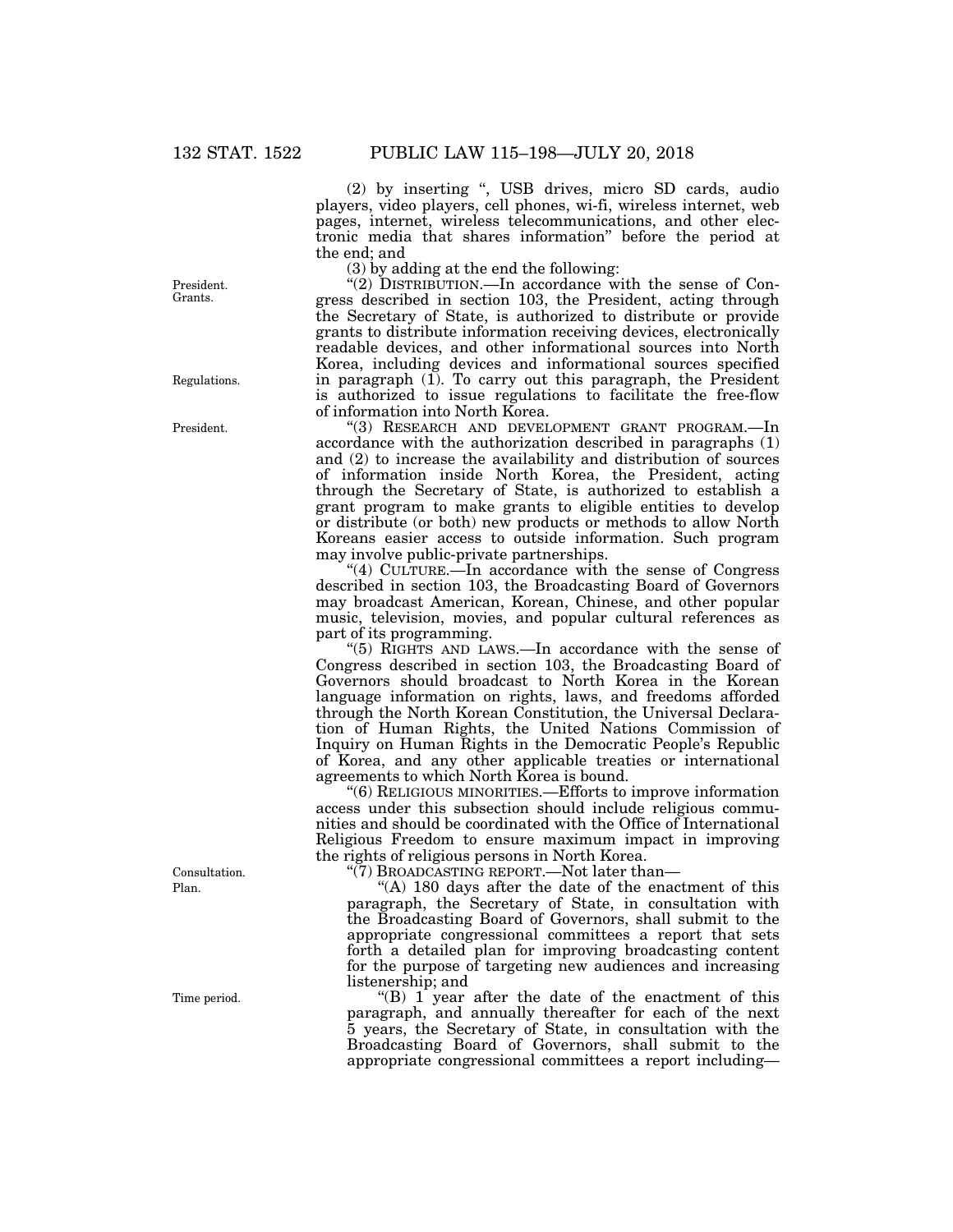"(i) a description of the effectiveness of actions taken pursuant to this section, including data reflecting audience and listenership, device distribution and usage, and technological development and advancement usage;

''(ii) the amount of funds expended by the United States Government pursuant to section 403; and

"(iii) other appropriate information necessary to fully inform Congress of efforts related to this section.''.

## **SEC. 6. SENSE OF CONGRESS ON HUMANITARIAN COORDINATION RELATED TO THE KOREAN PENINSULA.**

Title III of the North Korean Human Rights Act of 2004 (22 U.S.C. 7841 et seq.) is amended by adding at the end the following:

### **''SEC. 306. SENSE OF CONGRESS ON HUMANITARIAN COORDINATION**  22 USC 7846. **RELATED TO THE KOREAN PENINSULA.**

''It is the sense of Congress that—

"(1) any instability on the Korean Peninsula could have significant humanitarian and strategic impact on the region and for United States national interests; and

"(2) as such, the United States Government should work with countries sharing a land or maritime border with North Korea to develop long-term whole-of-government plans to coordinate efforts related to humanitarian assistance and human rights promotion and to effectively assimilate North Korean defectors.''.

#### **SEC. 7. REAUTHORIZATION PROVISIONS.**

(a) SUPPORT FOR HUMAN RIGHTS AND DEMOCRACY PROGRAMS.— Section 102 of the North Korean Human Rights Act of 2004 (22 U.S.C.  $7812(b)(1)$  is amended-

(1) in subsection (a), by adding at the end the following: ''The President is also authorized to provide grants to entities to undertake research on North Korea's denial of human rights, including on the political and military chains of command responsible for authorizing and implementing systemic human rights abuses, including at prison camps and detention facilities where political prisoners are held.''; and

 $(2)$  in subsection  $(b)(1)$ , by striking "2017" and inserting ''2022''.

(b) ACTIONS TO PROMOTE FREEDOM OF INFORMATION.—Section 104 of the North Korean Human Rights Act of 2004 (22 U.S.C. 7814) is amended—

 $(1)$  in subsection  $(b)(1)$ —

(A) by striking "\$2,000,000" and inserting "\$3,000,000"; and

(B) by striking "2017" and inserting "2022"; and

(2) in subsection (c), by striking " $2017$ " and inserting  $"2022"$ 

(c) REPORT BY SPECIAL ENVOY ON NORTH KOREAN HUMAN RIGHTS ISSUES.—Section 107(d) of the North Korean Human Rights Act of 2004 (22 U.S.C.  $7817(d)$ ) is amended by striking "2017" and inserting "2022".<br>
(d) REPORT ON UNITED STATES HUMANITARIAN ASSISTANCE.—

Section 201 of the North Korean Human Rights Act of 2004 (22 U.S.C. 7831 is amended—

President. Grants.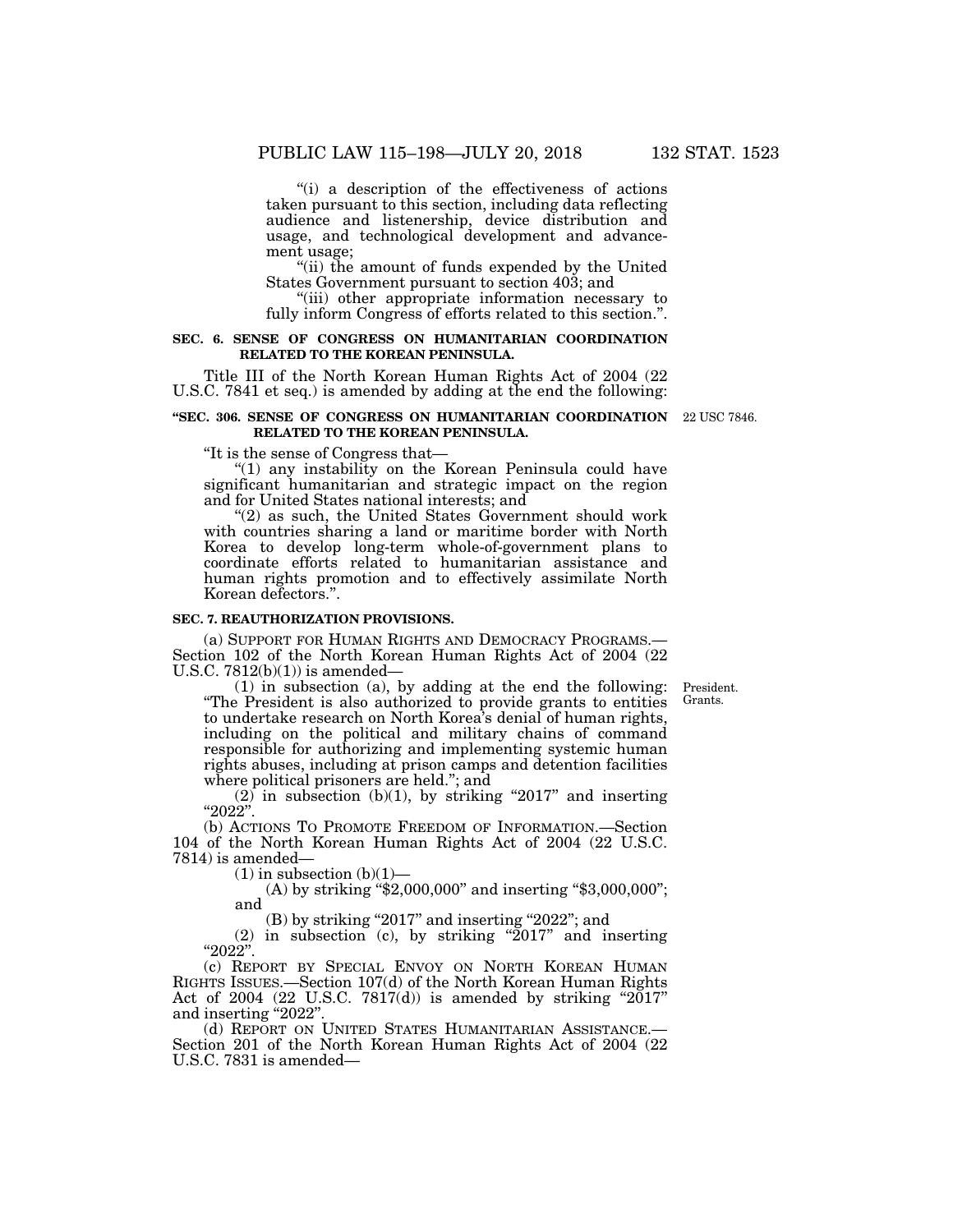(1) in subsection (a), in the matter preceding paragraph  $(1)$ , by striking "2017" and inserting "2022";

(2) by redesignating subsection (b) as subsection (c); and (3) by inserting after subsection (a) the following new subsection:

''(b) NEEDS ASSESSMENT.—The report shall include a needs assessment to inform the distribution of humanitarian assistance inside North Korea.''.

(e) ASSISTANCE PROVIDED OUTSIDE OF NORTH KOREA.—Section 203(c)(1) of the North Korean Human Rights Act of 2004 (22 U.S.C.  $7833(c)(1)$  is amended by striking "2013 through 2017" and inserting "2018 through 2022".

(f) ANNUAL REPORTS.—Section 305(a) of the North Korean Human Rights Act of 2004 (22 U.S.C. 7845(a)) is amended, in the matter preceding paragraph (1) by striking ''2017'' and inserting ''2022''.

## **SEC. 8. REPORT BY BROADCASTING BOARD OF GOVERNORS.**

(a) IN GENERAL.—Not later than 120 days after the date of the enactment of this Act, the Broadcasting Board of Governors shall submit to the appropriate congressional committees a report that—

(1) describes the status of current United States broadcasting to North Korea and the extent to which the Board has achieved the goal of 12-hour-per-day broadcasting to North Korea, in accordance with section 103(a) of the North Korean Human Rights Act of 2004 (22 U.S.C. 7813(a)); and

(2) includes a strategy to overcome obstacles to such communication with the North Korean people, including through unrestricted, unmonitored, and inexpensive electronic means.

(b) FORM.—The report required under subsection (a) shall be submitted in unclassified form but may include a classified annex.

(c) APPROPRIATE CONGRESSIONAL COMMITTEES.—In this section, the term ''appropriate congressional committees'' means—

(1) the Committee on Foreign Relations of the Senate;

(2) the Committee on Appropriations of the Senate;

(3) the Committee on Foreign Affairs of the House of Representatives; and

(4) the Committee on Appropriations of the House of Representatives.

Strategy.

Definition.